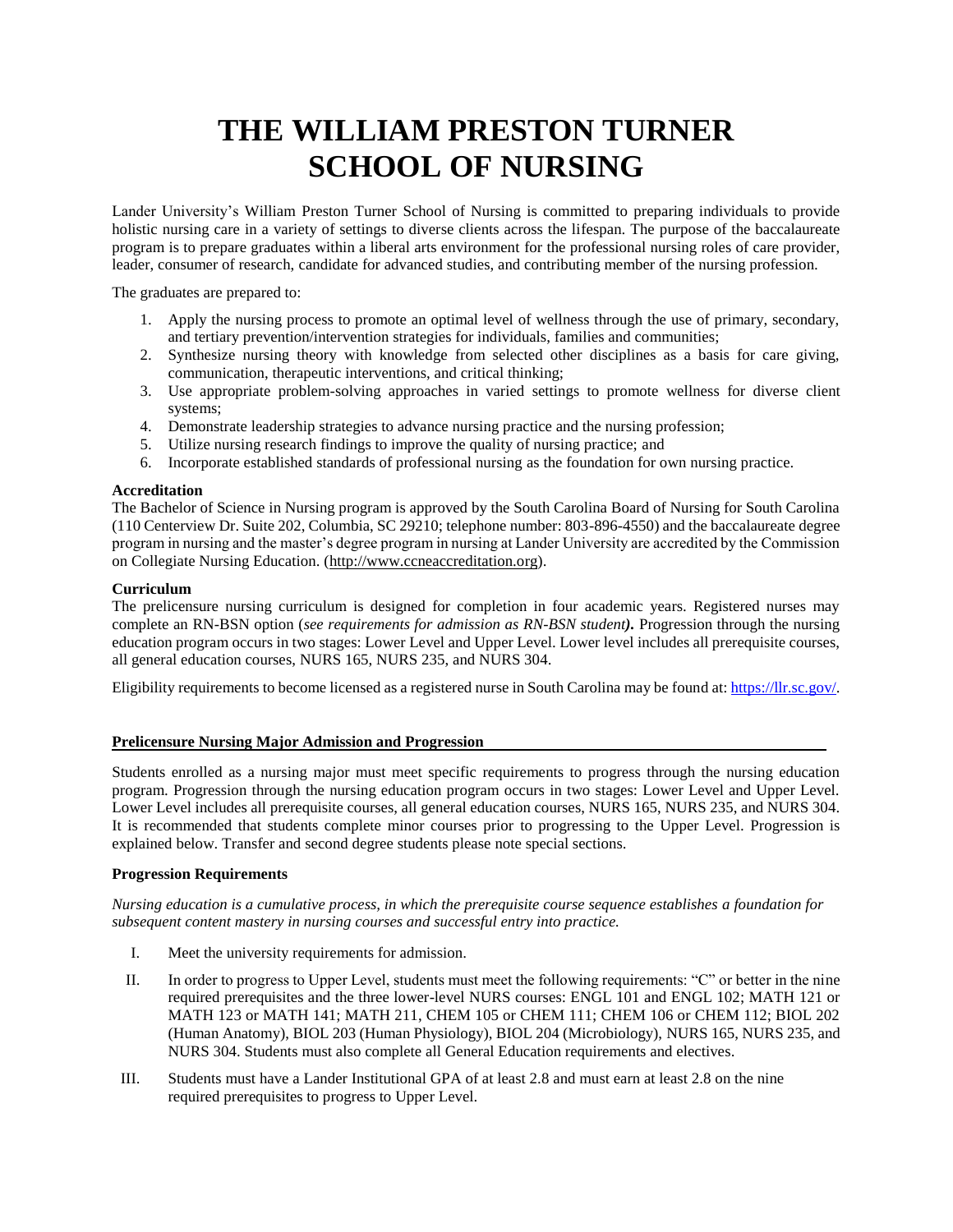- IV. To meet the standards of the Lander University School of Nursing, the South Carolina Board of Nursing, and clinical agency requirements, Lander University nursing students must present the following to progress to Upper Level: Current clear criminal background check and drug screening, health screening, current immunization status, current student nurse liability and health/accident insurance, and CPR certification for adult, child, infant and obstructed airway (The only course accepted is American Heart Association Healthcare Provider BLS). Evidence of the requirements listed above must be submitted and the approved vendor profile must be compliant by the first day of class each semester. The documentation must be valid throughout the academic year and not subject to expire during clinical rotations. Failure to comply with this requirement will result in forfeiture of space in clinical nursing classes. Students denied access to clinical sites will be ineligible to continue in the nursing major. The student is responsible for submitting completed documentation and keeping a copy of the documentation for personal use.
- V. Students must earn a grade of "C" or better in all major program nursing courses (NURS) to progress in the major.
- VI. Students may have only one unsuccessful (grade of "D" or "F") major program nursing course (NURS). This does not include elective or General Education nursing courses. Upon the second grade of less than "C" in a major program nursing course (NURS), the student will be dismissed from the nursing major.
- VII. Withdrawal from Nursing Courses: nursing majors may withdraw from a major program nursing course (NURS) twice, but must be successful when enrolling in the individual nursing course the third time. Students may NOT enroll in an individual major program nursing course more than three times. Students may not exceed four withdrawals from major program nursing courses (NURS), including total withdrawals from the University. Withdrawals from the University will count as multiple individual course withdrawals. Required NURS courses that are dropped prior to the Drop/Add date will not be counted as individual course withdrawals. Students who exceed these limitations on major program nursing course (NURS) withdrawals will be dismissed from the nursing major.
- VIII. Following successful completion of NURS 232 and upon progression to the second semester of the Upper Level, each student is required to pass a Medication Calculation Test (MCT) to assess medication administration competency. Students must complete the Medication Calculation Tests with 95% accuracy at the beginning of each semester in which the student will be enrolled in a nursing course with a clinical laboratory component. The student has a maximum of three attempts to pass the competency exams. A student who is unable to meet the 95% competency by the third exam will not be allowed to remain in a clinical course for that semester. The student must drop the clinical nursing course(s) by the University Drop/Add date. It is the student's responsibility to determine if they need to add other classes.
- IX. Upper Level students must achieve competency (level II or III) on proctored ATI tests or successfully complete the ATI remediation plan to progress in the major.

#### **Transfer students:**

Follow the progression requirements listed above with these exceptions:

- I. Successful completion of at least 30 hours of college-level coursework including 12 credit hours at Lander.
- II. Must have a GPA of at least a 2.8 in the nine required prerequisites: In order to progress to Upper Level, students must meet the following requirements: "C" or better in the nine required prerequisites and the three lower level NURS courses: ENGL 101 and ENGL 102; MATH 121 or MATH 123 or MATH 141; MATH 211, CHEM 105 or CHEM 111; CHEM 106 or CHEM 112; BIOL 202 (Human Anatomy), BIOL 203 (Human Physiology), BIOL 204 (Microbiology), NURS 165, NURS 235, and NURS 304. Students must also complete all General Education requirements. THIS INCLUDES COURSES TAKEN AT ANY INSTITUTION OF HIGHER EDUCATION.

Students must have completed their required prerequisite science and math courses (listed above) within 7 years prior to progressing to Upper Level nursing courses (NURS).

- III. Students wishing to pursue a nursing degree from Lander University with any nursing courses from other nursing programs will be considered on a case-by-case basis with the following considerations:
	- 1. Students with any unsuccessful nursing courses ("D" or "F") from any other institution will be required to complete ALL of the nursing curriculum at Lander.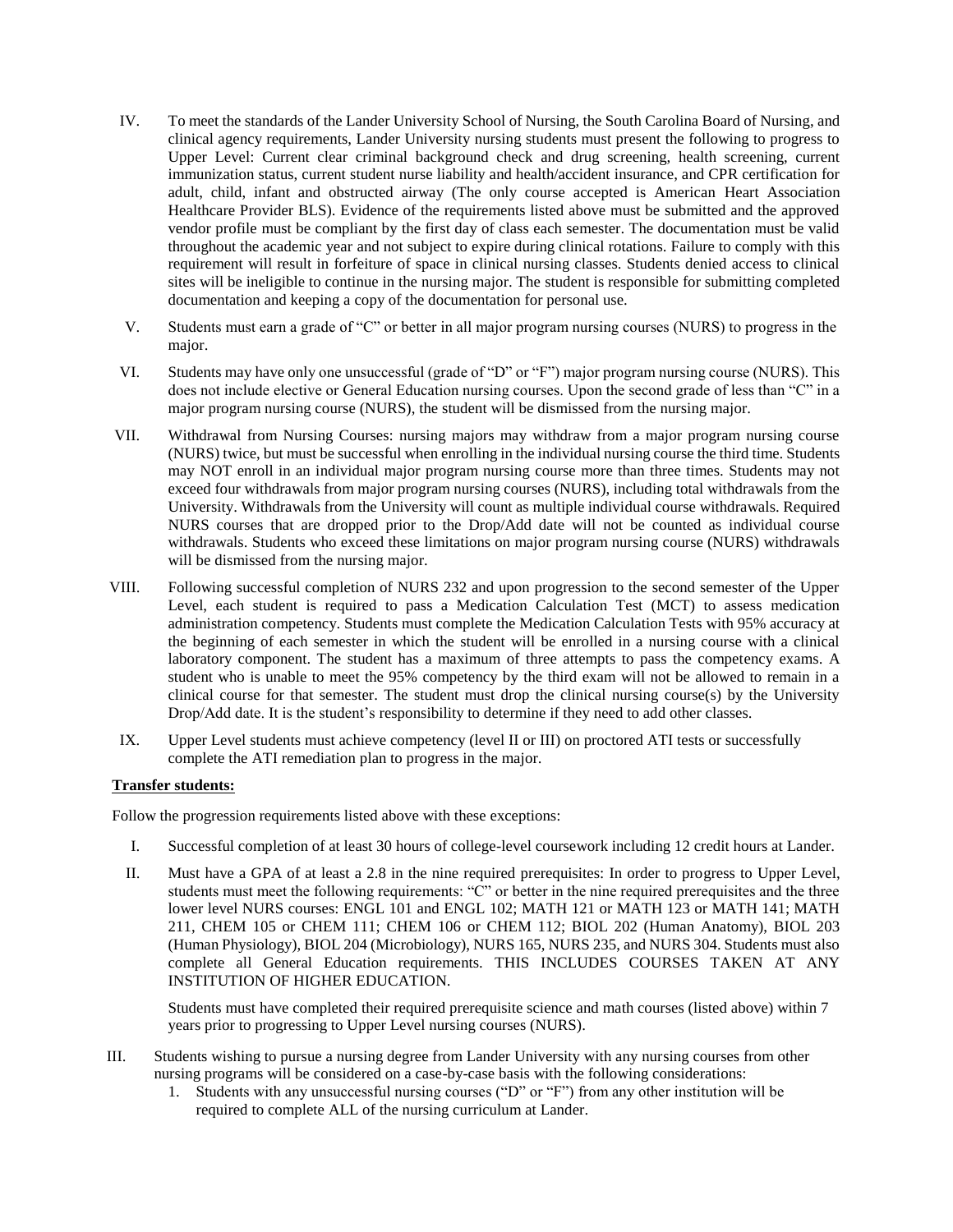- 2. Students may be asked to furnish a letter from the previous nursing school's dean or chair speaking to their eligibility for readmission or progression in their program.
- 3. Students may be asked to participate in an interview with Lander nursing faculty. Providing requested documents or participating in an interview does not guarantee admission into Lander University School of Nursing.

#### **Students who already possess a baccalaureate degree:**

Follow the progression requirements listed above with these exceptions:

- I. Must have at least a cumulative GPA of 2.8 (not rounded) on previous baccalaureate degree course work.
- II. Must have a GPA of at least a 2.8 in the nine required prerequisites: In order to progress to Upper Level, students must meet the following requirements: "C" or better in the nine required prerequisites and the three lower level NURS courses: ENGL 101 and ENGL 102; MATH 121 or MATH 123 or MATH 141; MATH 211, CHEM 105 or CHEM 111; CHEM 106 or CHEM 112; BIOL 202 (Human Anatomy), BIOL 203 (Human Physiology), BIOL 204 (Microbiology), NURS 165, NURS 235, and NURS 304.

THIS INCLUDES COURSES TAKEN AT ANY INSTITUTION OF HIGHER EDUCATION.

Students must have completed their required prerequisite science and math courses (listed above) within 7 years prior to progressing to Upper Level nursing courses (NURS).

- III. Students wishing to pursue a nursing degree from Lander University with any nursing courses from other nursing programs will be considered on a case-by-case basis with the following considerations:
	- 1. Students with any unsuccessful nursing courses ("D" or "F") from any other institution will be required to complete ALL of the nursing curriculum at Lander.
	- 2. Students may be asked to furnish a letter from the previous nursing school's dean or chair speaking to their eligibility for readmission or progression in their program.
	- 3. Students may be asked to participate in an interview with Lander nursing faculty. Providing requested documents or participating in an interview does not guarantee admission into Lander University School of Nursing.

#### **Additional Guidelines for Admission and Progression (Prelicensure)**

The following policies will be used to clarify and supplement the above admission and progression guidelines.

- I. Out-of-Sequence Students
	- 1. Students who earn a "D" or below in a major program nursing course will be classified internally as "outof- sequence." Such students may rejoin the sequence when progression criteria have been successfully met.
	- 2. Students rejoining the sequence after having been out as a result of withdrawal or repeats of courses, or Lander Institutional GPA less than 2.8, must complete the (pink) Out-of-Sequence Form, available from the nursing office. Students must be advised by their nursing faculty advisor before registering for any nursing courses.
- II. Students admitted to the nursing major are required to take all nursing courses at Lander University.
- III. A progression decision record will be maintained in the School of Nursing.

#### **Requirements for Graduating with a BSN Degree (Prelicensure)**

- I. Completion of Lander University requirements for graduation.
- II. Must complete major program nursing courses (NURS), mathematics requirements (MATH 121 or MATH 123 or MATH 141; and MATH 211), writing requirements (ENGL 101 and ENGL 102), and science requirements (CHEM 105 or CHEM 111; and CHEM 106 or CHEM 112; and BIOL 202, BIOL 203, and BIOL 204, with a minimum grade of "C". This minimum grade requirement includes courses taken at any institution of higher learning.
- III. Must complete major program nursing courses (NURS) within five years of starting them.
- IV. Students may only have one unsuccessful (grade of "D" or "F") major program nursing courses (NURS). General Education and elective nursing courses do not count.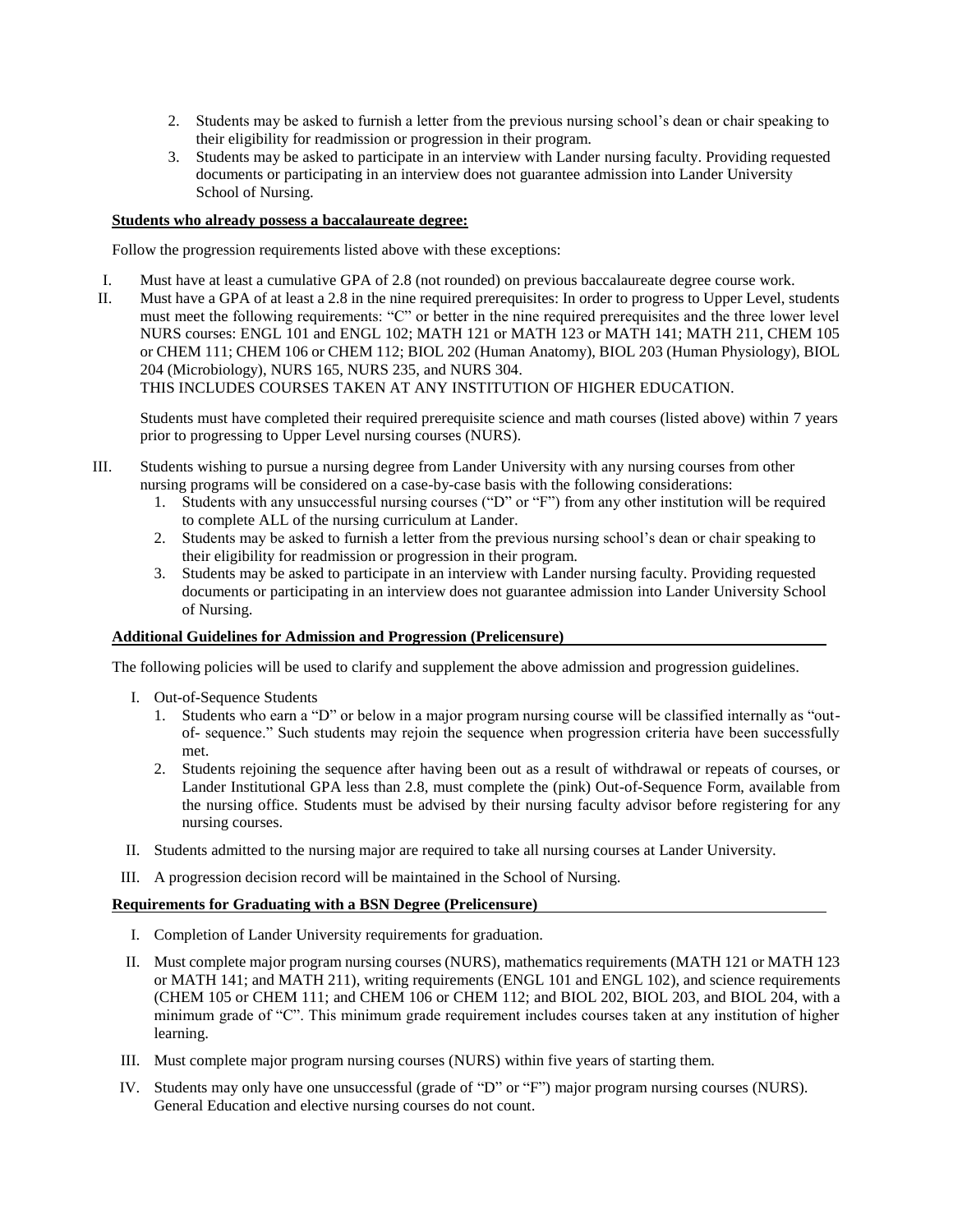Nursing program graduation requirements exceed those of the university as indicators that the student has developed a current and comprehensive nursing knowledge base supported by an adequate foundation in science and mathematics.

Eligibility requirements to become licensed as a registered nurse in South Carolina may be found at [https://llr.sc.gov/.](https://llr.sc.gov/)

#### **Endorsement for NCLEX-RN Examination (Prelicensure)**

Students completing the Bachelor of Science in Nursing shall meet the following requirements before being endorsed to take the NCLEX-RN examination.

- I. Complete all University and program requirements.
- II. Complete NURS 460 NCLEX Endorsement Requirements.
- III. Be recommended by the nursing faculty.
- IV. Meet the state requirements for endorsement to take the professional nurse licensure examination.

Students in NURS 460 are required to complete the ATI Capstone Modules and enroll in Virtual ATI (VATI). After final exams, students are required to attend a 3-day ATI NCLEX Live Review. After graduation, students must continue to complete VATI until ATI "green light" is obtained. Once green light is obtained, the endorsement (form or notification) to take the NCLEX-RN will be provided by the Dean of the School of Nursing to the State Board of Nursing. Students will not be endorsed to take the NCLEX-RN without obtaining green light in VATI.

#### **RN-BSN Completion Option for Registered Nurses**

Lander University offers an option for licensed registered nurses to complete a Bachelor of Science in Nursing degree with learning experiences concentrated in physical assessment, community health, leadership, management, and research. The BSN completion option for Registered Nurses is offered in an asynchronous online format. The online option is available to registered nurses and features web-based delivery that will enable registered nurse students to attend class at home and at their convenience via the Internet. Graduates will acquire professional level knowledge and skills to practice nursing in traditional and diverse settings and to enter graduate study in nursing and related fields.

#### **Educational Philosophy for the Registered Nurse**

In accordance with the philosophy of Lander University, the School of Nursing recognizes the educational preparation and experience of practicing nurses that is documented by licensure as a registered nurse.

The nursing faculty believes:

- The registered nurse student brings a variety of professional and personal experiences to the learning environment.
- Graduates of approved nursing education programs have a fundamental body of nursing knowledge and competence.
- Progression toward a higher degree in the same field should be available without undue repetition of content or experience.
- Professional nursing practice is founded on an evolving body of nursing knowledge supported by a strong liberal arts emphasis in behavioral, physical, and analytical sciences as well as the humanities.
- The registered nurse student is a motivated, self-directed adult learner.
- The complexity of nursing care currently needed by society requires that nurses continue to expand their areas of competence.
- Professional nursing practice requires a minimum of a baccalaureate degree in nursing.
- The adult learner should have available multiple instructional modalities, including online courses with selfdirected and collaborative learning, to enhance and make accessible the educational process.

#### **RN-BSN Admission and Progression Policies**

**Articulation Agreements:** Contact the School of Nursing to inquire of current agreements with SC technical schools.

#### **Requirements for admission as RN-BSN student**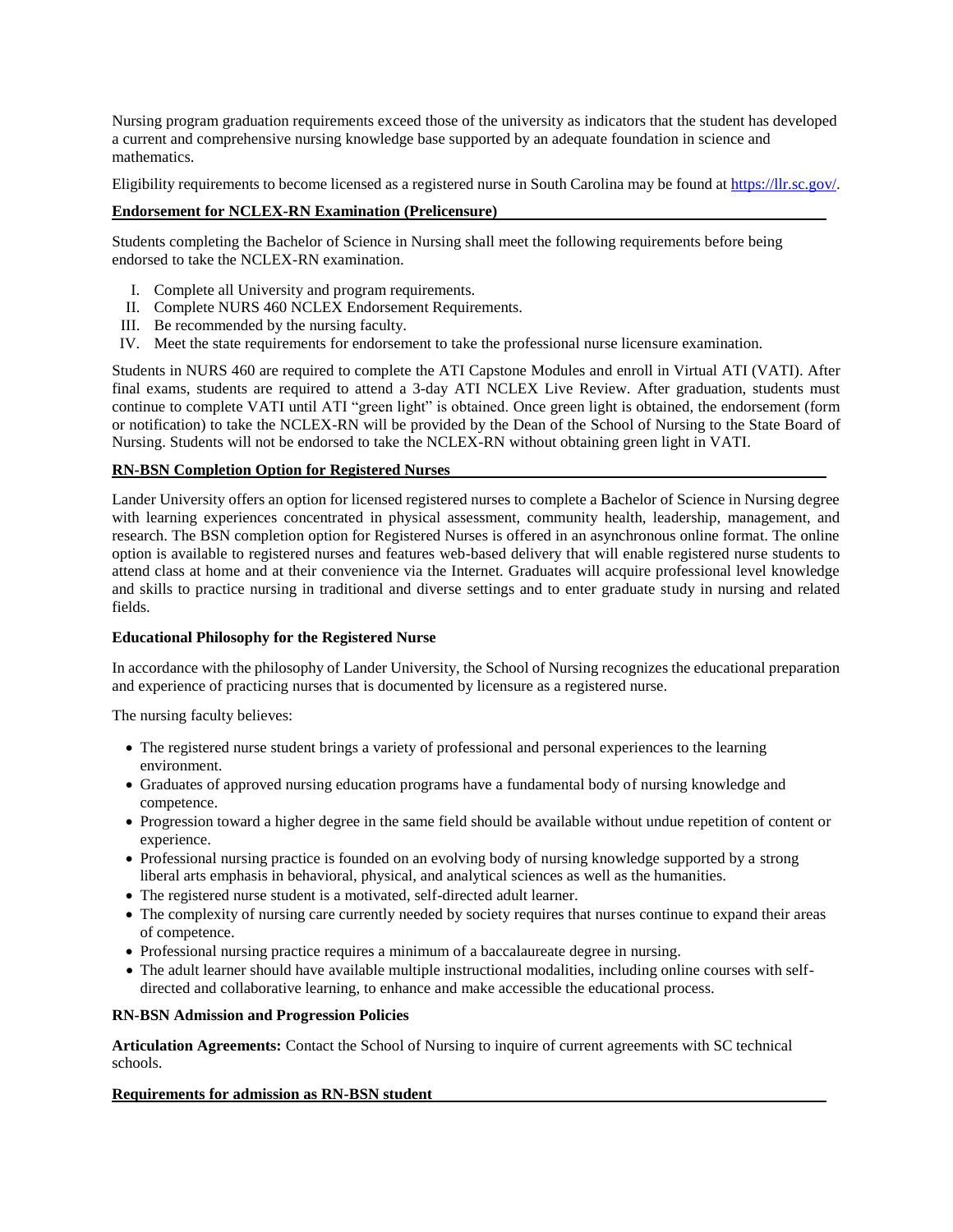- I. Meet university requirements for admission.
- II. Maintain a current nursing license as an RN in state where student will attend clinicals.
- III. Earn "C" or higher in 6 required courses ENGL 101 and ENGL 102, BIOL 202 (Human Anatomy), BIOL 203 (Human Physiology) (2 semesters combined A and P course accepted), BIOL 204 (Microbiology), and MATH 211 (Statistics).
- IV. To meet the standards of the Lander University School of Nursing, the South Carolina Board of Nursing, and clinical agency requirements, Lander University nursing students must present the following to enroll in clinical courses: Current clear criminal background check and drug screening, health screening, current immunization status, current student nurse liability and health/accident insurance, and CPR certification for adult, child, infant and obstructed airway (The only course accepted is American Heart Association Healthcare Provider BLS). Evidence of the requirements listed above must be submitted and the approved vendor profile must be compliant by the first day of class each semester. The documentation must be valid throughout the academic year and not subject to expire during clinical rotations. Failure to comply with this requirement will result in forfeiture of space in clinical nursing classes. Students denied access to clinical sites will be ineligible to continue in the nursing major. The student is responsible for submitting completed documentation and keeping a copy of the documentation for personal use.

#### **Additional Information about the RN-BSN Option**

- I. Students may begin online nursing courses in the fall or spring semester and are taught in 7-week increments.
- II. Students earn advanced standing credit that satisfies 39 hours of required nursing courses upon the successful completion of NURN 307: Professional Transition for Registered Nurses with a grade of "C" or higher.
- III. Transfer credit from previous schools will be evaluated during the university admission process.
- IV. Partial academic exemption may be earned for documented experiential learning. For example, Registered Nurses may exempt components of a course for documented professional certification and work (employment) experience. Partial exemption will be determined by the nursing faculty on an individual basis.

#### **Requirements for Graduation**

- I. Complete required mathematics (MATH 121, MATH 123, or MATH 141) and science (CHEM 105 or CHEM 111 or previously earned\* BIOL 101, BIOL 102, BIOL 103, BIOL 111, BIOL 112) with a minimum grade of "C". Registered Nurses may meet the Lander University general education requirement by completing a minimum of 16 hours of laboratory science courses that include 4 hours of chemistry. RN-BSN students must take CHEM 105 or CHEM 111 unless the student has previously earned a "C" or higher in one of the following 4.0 credit hour biology courses: BIOL 101, BIOL 102, BIOL 103, BIOL 111, BIOL 112\*
- II. RN-BSN students must earn a grade of "C" or better in all program nursing courses (NURN).
- III. Must earn at least 30 credit hours through instruction by Lander University.
- IV. Coursework must include at least 30 hours earned in 300- or above level courses, of which 12 hours must be in the major.
- V. Must earn a minimum of 12 credit hours in required nursing courses through instruction by Lander University.
- VI. Must complete all degree requirements within 5 years of admission to the RN-BSN option (entry into NURN 307).

#### **The Health Promotion and Wellness Minor**

Students who are pursuing a major in any area other than Health Promotion and Wellness may pursue this minor.

The Health Promotion and Wellness (HPW) minor compliments several health-related majors offered at Lander University. The course work in the HPW minor provides entry-level skills for students interested in a career in community health, with special focus on program planning, implementation, and evaluation.

The minor consists of 19 credit hours distributed as follows:

| HPW165: Introduction to Health Promotion and wellness  | 2 credit hours |
|--------------------------------------------------------|----------------|
| NURS 165 or PEES 175 will meet the HPW 165 requirement |                |
| HPW 240: Health Education                              |                |
| HPW 415: Epidemiology and Biostatistics<br>3           |                |
| Prerequisite: Grade of "C" or better in MATH 211       |                |
| HPW 417: Community Health<br>5                         |                |
| HPW 425: Program Planning and Implementation<br>3      |                |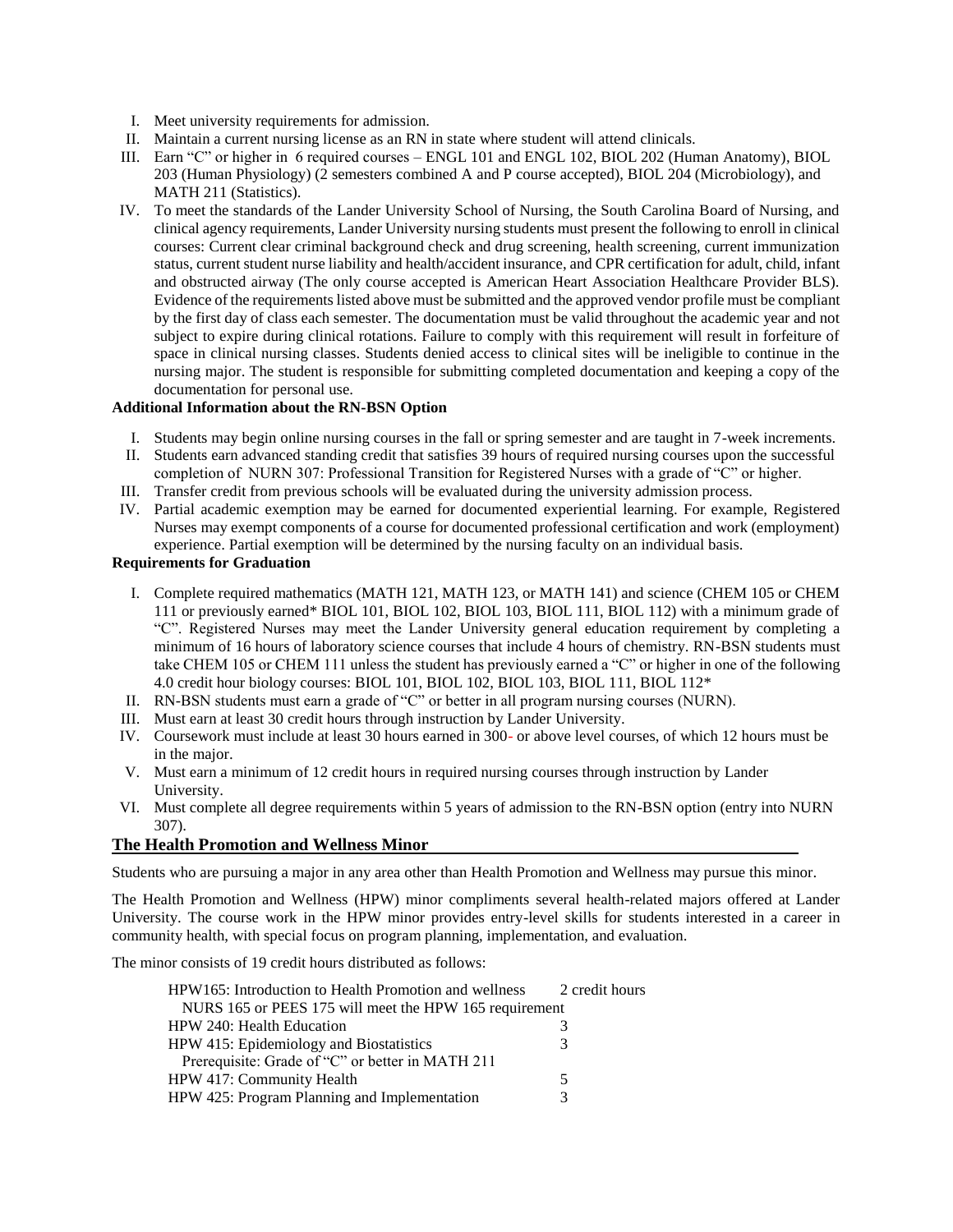Prerequisite: Grade of "C" or better in MATH 211 HPW 435: Program Measurement and Evaluation 3

#### **Genetic Health Studies Certificate**

The Genetic Health Studies Certificate program is specifically designed to provide focus to the broader Health Promotion and Wellness Major. The certificate is intended for Health Promotion and Wellness majors who are interested in studying the role of genetics and genomics in the promotion of health and preventing disease. The Genetic Health Studies Certificate will prepare graduates to work in clinical support level positions in genetic health care settings, as Genetic Counseling Assistants or with additional coursework in the sciences to pursue graduate education for genetic counseling.

Any Lander student may pursue the certificate in Genetic Health Studies; it is not necessary that the student be in the Health Promotion and Wellness Major. Students who complete the B.S. in Health Promotion and Wellness with an emphasis in Genetic Health Studies will also be awarded the Genetic Health Studies Certificate. The Genetic Health Studies certificate program includes the following sequence of courses:

| <b>Courses</b>                                                   | <b>Credit Hour</b>          |
|------------------------------------------------------------------|-----------------------------|
| GHS 236 Nutrition and Genetics                                   |                             |
| GHS 242 Health Assessment for Genetic Counselor Assistant        | 4                           |
| GHS 291 Technology in Genetic Diagnosis and Genetic Counseling   | 3                           |
| GHS 417 Clinical Practicum for Genetic Counselor Assistant       | 4                           |
| GHS 499 Professional Development for Genetic Counselor Assistant | $\mathcal{D}_{\mathcal{L}}$ |

Students must earn at least a "C" in all course to receive the Genetic Counseling Assistant certificate *Because state law specifies that four-year degree-granting institutions may not offer undergraduate degrees lower than a baccalaureate, Lander University offers certificate programs to students who are required to either 1) already have completed a baccalaureate degree, and/or 2) be concurrently enrolled in a baccalaureate program at Lander University. In the event that a student completes the coursework for the certificate and does not graduate from Lander with a baccalaureate degree, the courses for the certificate will appear on the student's transcript, but the certificate will not be awarded.*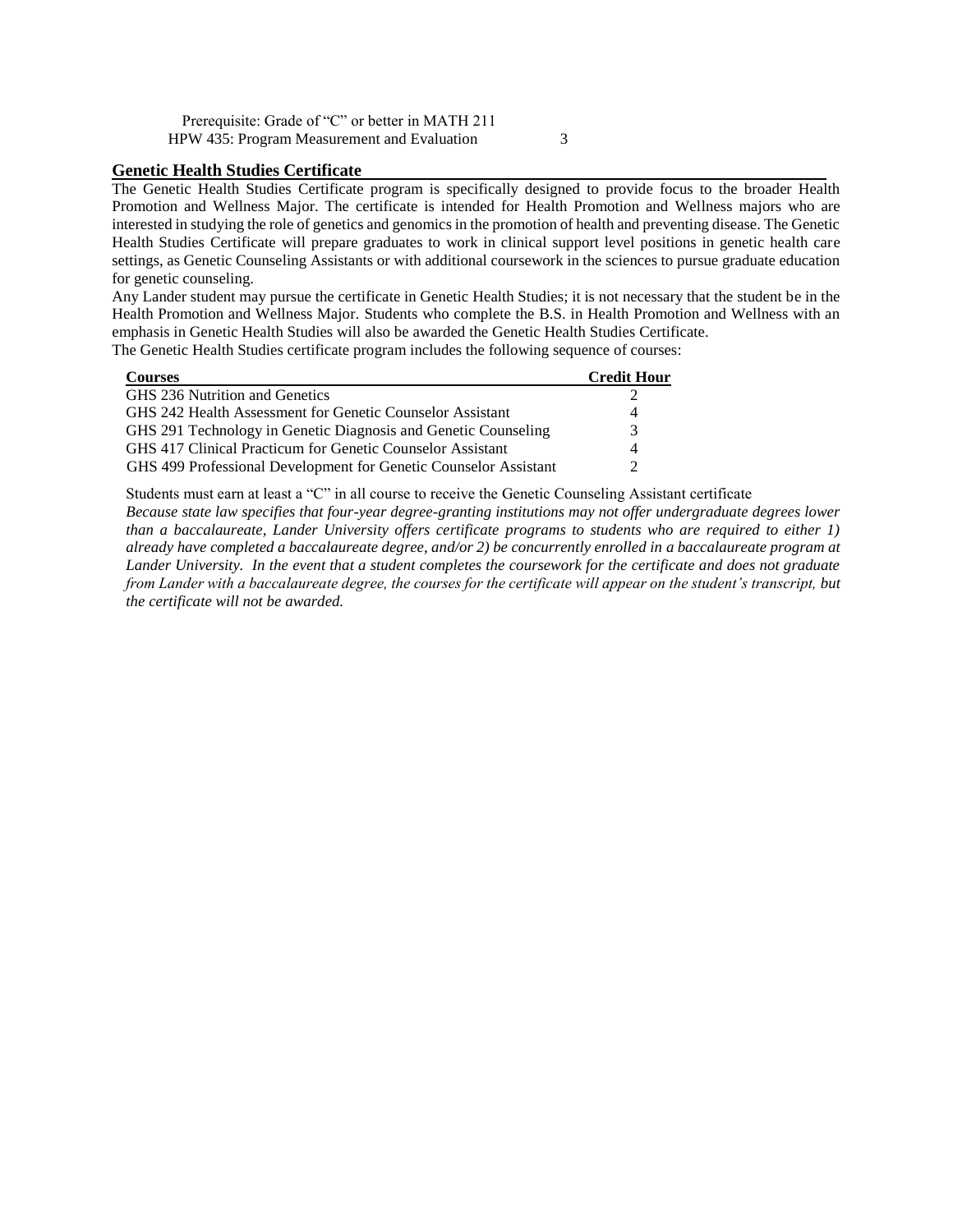## **DEGREE: BACHELOR OF SCIENCE MAJOR: NURSING PRELICENSURE**

|    |                                                                                                                                                                                                                                                                                                                           | Credit Hours                                 |
|----|---------------------------------------------------------------------------------------------------------------------------------------------------------------------------------------------------------------------------------------------------------------------------------------------------------------------------|----------------------------------------------|
|    | UNIVERSITY REQUIREMENT                                                                                                                                                                                                                                                                                                    |                                              |
|    | FALS 101: Fine Arts and Lecture Series                                                                                                                                                                                                                                                                                    | $\overline{0}$                               |
|    | <b>GENERAL EDUCATION REQUIREMENTS</b><br>(For approved courses, see the General Education: www.lander.edu/gen-ed.)                                                                                                                                                                                                        |                                              |
|    | A. Core Academic Skills (9 hours)<br>*ENGL 101: Writing and Inquiry I<br>*ENGL 102: Writing and Inquiry II<br>*MATH 121: Statistical Methods II or<br>*MATH 123: Calculus and its Applications or<br>*MATH 141: Single Variable Calculus I                                                                                | 3<br>$\sqrt{3}$<br>3                         |
| В. | <b>Humanities and Fine Arts</b><br>(6 hours selected from 2 different disciplines)                                                                                                                                                                                                                                        | 6                                            |
|    | C. Behavioral and Social Perspectives<br>(6 hours selected from 2 different disciplines)                                                                                                                                                                                                                                  | 6                                            |
|    | D. Scientific and Mathematical Reasoning<br>(7 hours selected from 2 different disciplines, 1 lab science required)<br>*CHEM 105: Essentials of Inorganic, Organic, and Biochemistry or<br>*CHEM 111: General Chemistry<br>*MATH 211: Statistical Methods I                                                               | 7                                            |
| Е. | <b>Founding Documents of the United States</b><br>HIST 111: United States History to 1877or<br>POLS 101: American National Government                                                                                                                                                                                     | 3                                            |
| F. | <b>World Cultures</b>                                                                                                                                                                                                                                                                                                     | 3                                            |
|    | G. LINK 101: Leadership, Involvement, Networking and Knowledge                                                                                                                                                                                                                                                            | 1                                            |
|    | LINK 101 is required of all new transfer students who have earned less than<br>24 credit hours of college-level work and all first-time freshmen.                                                                                                                                                                         |                                              |
|    | TOTAL GENERAL EDUCATION REQUIREMENTS                                                                                                                                                                                                                                                                                      | 35                                           |
|    | If all of the General Education requirements are met and/or waived, and the credit<br>hours do not add up to at least 30, the General Education requirements are not<br>complete. If below 30, additional General Education courses from any category<br>must be taken until the total hours add up to at least 30 hours. |                                              |
|    | <b>MAJOR PROGRAM CORE REQUIREMENTS</b>                                                                                                                                                                                                                                                                                    |                                              |
|    | *BIOL 202: Human Anatomy<br>*BIOL 203: Human Physiology<br>*BIOL 204: Microbiology<br>NURS 232: Pharmacology Basics<br>NURS 233: Pharmacology<br>NURS 235: Lifespan Wellness Nursing<br>NURS 242: Strategies and Techniques for Nursing Care                                                                              | 4<br>4<br>4<br>$\overline{c}$<br>3<br>3<br>5 |
|    | NURS 345: Medical-Surgical Nursing I<br>NURS 346: Medical-Surgical Nursing II                                                                                                                                                                                                                                             | 5<br>5                                       |

NURS 392: Childbearing Family and Women's Health 4 NURS 393: Mental Health Nursing 4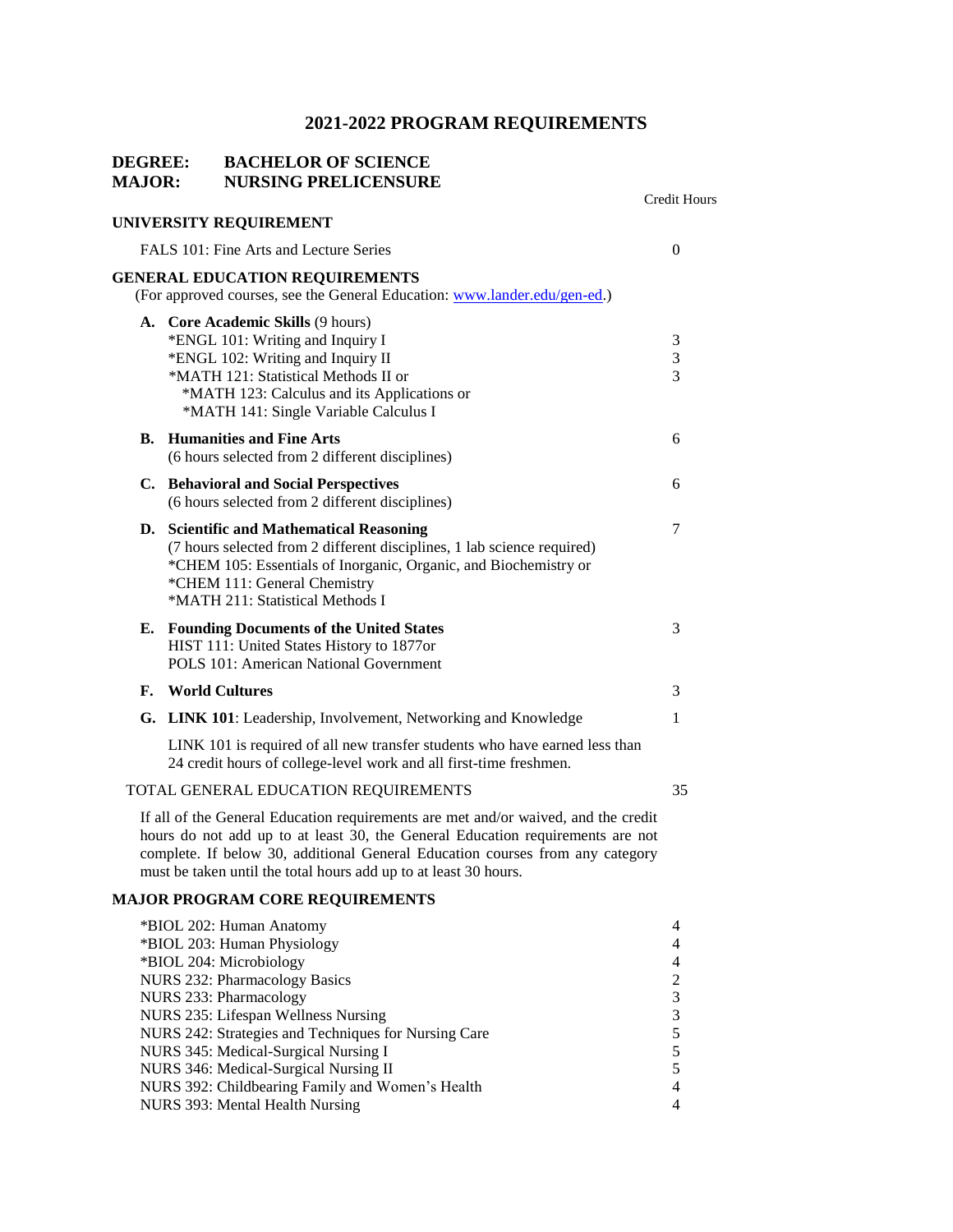| NURS 408: Critical Care Nursing                                                                   | 4              |
|---------------------------------------------------------------------------------------------------|----------------|
| NURS 409: Pediatric Nursing                                                                       | 4              |
| <b>MAJOR PROGRAM ADDITIONAL REQUIREMENTS</b>                                                      |                |
| NURS 165: History and Trends in Nursing                                                           | 2              |
| NURS 240: Physical Assessment                                                                     | 3              |
| NURS 303: Nursing Research                                                                        | 3              |
| NURS 304: Pathophysiologic Bases of Nursing Practice                                              | $\overline{3}$ |
| NURS 412: Nursing Leadership and Management                                                       | 4              |
| <b>NURS 417: Community Nursing</b>                                                                | 4              |
| NURS 460: Clinical Problem Solving                                                                | 3              |
| NURS 499: Professional Development in Nursing                                                     | $\mathfrak{D}$ |
| <b>MAJOR PROGRAM ELECTIVES</b>                                                                    | 4              |
| *CHEM 106: Essentials or Inorganic, Organic, and Biochemistry, or<br>*CHEM 112: General Chemistry |                |
| TOTAL MAJOR PROGRAM REQUIREMENTS                                                                  | 79             |
| <b>ADDITIONAL ELECTIVES</b>                                                                       | 6              |
| <b>TOTAL FOR BA/BS DEGREE</b>                                                                     | 120            |

#### **NOTES:**

Nursing education is a cumulative process, in which the prerequisite course sequence establishes a foundation for subsequent content mastery in nursing courses and successful entry into practice. Therefore, students enrolled as a nursing major must meet specific requirements to progress through the nursing education program. Progression through the nursing education program occurs in two stages: Lower Level and Upper Level. Lower level includes all prerequisite courses, all general education courses, NURS 165, NURS 235, and NURS 304.

- 1. Meet the university requirements for admission
- 2. In order to progress to Upper Level, students must meet the following requirements: "C" or better in the nine required prerequisites and the three lower level NURS courses: ENGL 101 and ENGL 102; MATH 121 or MATH 123 or MATH 141; MATH 211, CHEM 105 or CHEM 111; CHEM 106 or CHEM 112; BIOL 202 (Human Anatomy), BIOL 203 (Human Physiology), BIOL 204 (Microbiology), NURS 165, NURS 235, and NURS 304. Students must also complete all General Education requirements and electives.
- 3. Students must have a Lander Institutional GPA of at least 2.8 and must earn at least 2.8 on the nine required prerequisites to progress to Upper Level.
- 4. To meet the standards of the Lander University School of Nursing, the South Carolina Board of Nursing, and clinical agency requirements, Lander University nursing students must present evidence annually of a current clear criminal background check and drug screening, health screening, current immunization status, current student nurse liability and health/accident insurance, and annual CPR certification for adult, child, infant and obstructed airway (The only course accepted is American Heart Association Healthcare Provider BLS). Evidence of the requirements listed above must be submitted and the Castlebranch profile must be compliant by the first day of class each semester. The documentation must be valid throughout the academic year and not subject to expire during clinical rotations. Failure to comply with this requirement will result in forfeiture of space in clinical nursing classes. Students denied access to clinical sites will be ineligible to continue in the nursing major. The student is responsible for submitting completed documentation and keeping a copy of the documentation for personal use.
- 5. Students must continue to earn a grade of "C" or better in all major program nursing courses (NURS) to progress in the major.
- 6. Students may have only one unsuccessful (grade of "D" or "F") major program nursing course (NURS). This does not include elective or General Education nursing courses. Upon the second grade of less than "C" in a major program nursing course (NURS), the student will be dismissed from the nursing major.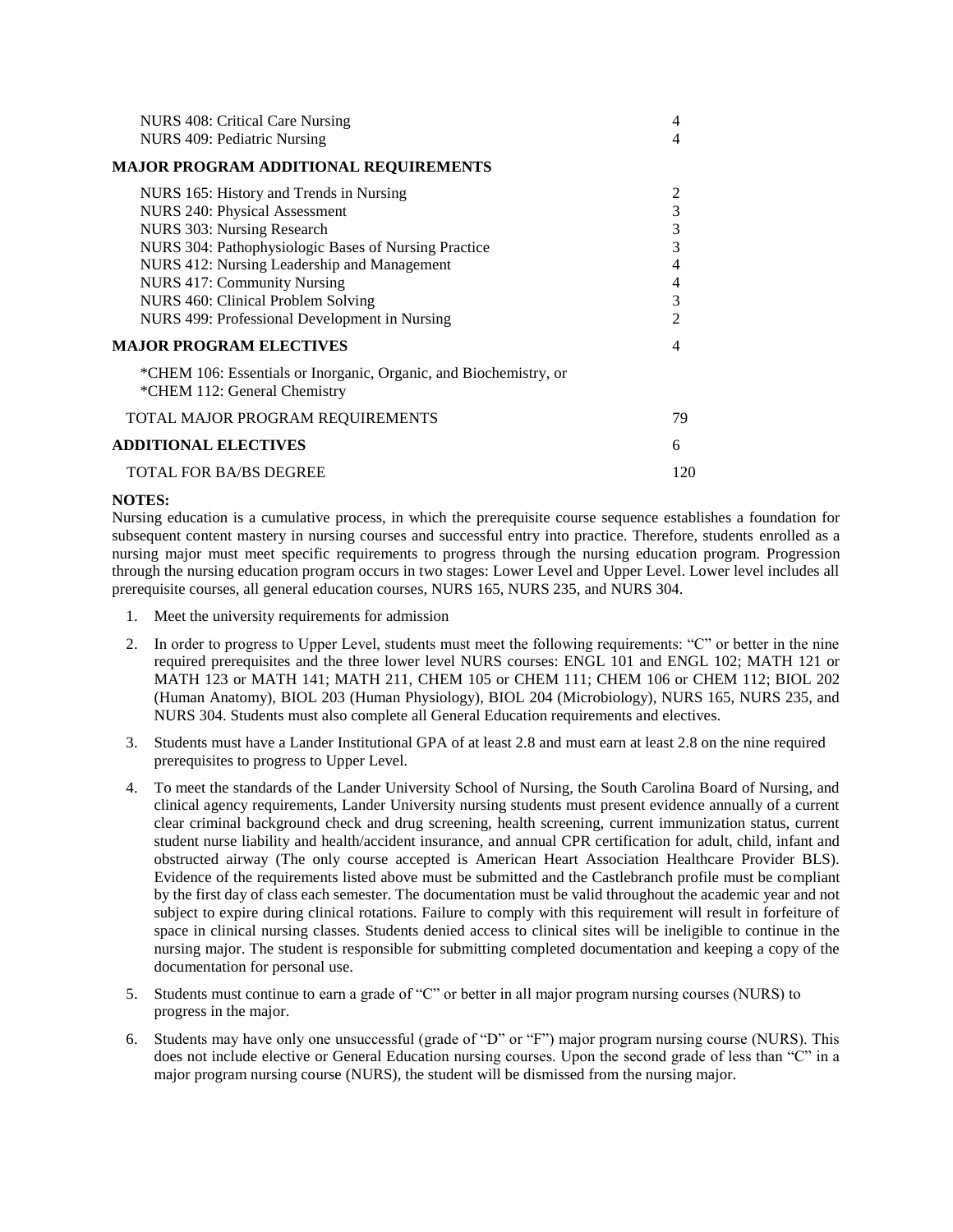- 7. Withdrawal from Individual Nursing Courses: nursing majors may withdraw from a major program nursing course (NURS/NURN) twice, but must be successful when enrolling in the individual nursing course the third time. Students may NOT enroll in an individual major program nursing course more than three times. Students may not exceed four withdrawals from major program nursing courses (NURS/NURN), including total withdrawals from the University. Withdrawals from the University will count as multiple individual course withdrawals. Required NURS/NURN courses that are dropped prior to the Drop/Add date will not be counted as individual course withdrawals. Students who exceed these limitations on major program nursing course (NURS/NURN) withdrawals will be dismissed from the nursing major.
- 8. Following successful completion of NURS 232 and upon progression to the second semester of the Upper Level, each student is required to pass a Medication Calculation Test (MCT) to assess medication administration competency. Students must complete the Medication Calculation Tests with 95% accuracy at the beginning of each semester in which the student will be enrolled in a nursing course with a clinical laboratory component. The student has a maximum of three attempts to pass the competency exams. A student who is unable to meet the 95% competency by the third exam will not be allowed to remain in a clinical course for that semester.
- 9. Upper Level students must earn achieve competency (level II or III) on proctored ATI tests or successfully complete the ATI remediation plan to progress in the major.

#### **Transfer students:**

Follow the progression requirements listed above with these exceptions:

- 1. Successful completion of at least 30 hours of college-level coursework including 12 credit hours at Lander
- 2. Students must have completed their required prerequisite science and math courses (listed above) within 7 years prior to progressing to Upper Level nursing courses (NURS).
- 3. Students must also complete all General Education requirements and NURS 165, NURS 235, and NURS 304 to progress to the Upper Level nursing courses.
- 4. Students wishing to pursue a nursing degree from Lander University with any nursing courses from other nursing programs will be considered on a case-by-case basis with the following considerations:
	- a. Students with any unsuccessful nursing courses ("D" or "F") from any other institution will be required to complete ALL of the nursing curriculum at Lander.

#### **Students who possess a baccalaureate degree:**

Follow the progression requirements listed above with these exceptions:

- 1. Must have at least a cumulative GPA of 2.8 (not rounded) on previous baccalaureate degree course work.
- 2. Students must have completed their required prerequisite science and math courses (listed above) within 7 years prior to progressing to Upper Level nursing courses (NURS, NURN).
- 3. Students must also complete all General Education requirements and NURS 165, NURS 235, and NURS 304 to progress to the Upper Level nursing courses.
- 4. Students wishing to pursue a nursing degree from Lander University with any failures of nursing courses from other nursing programs will be considered on a case-by-case basis with the following considerations:
	- a. Students with any unsuccessful nursing courses ("D" or "F") from any other institution will be required to complete ALL of the nursing curriculum at Lander.

Coursework must include at least 30 credit hours earned at 300-level or above, of which 12 credit hours must be in the major.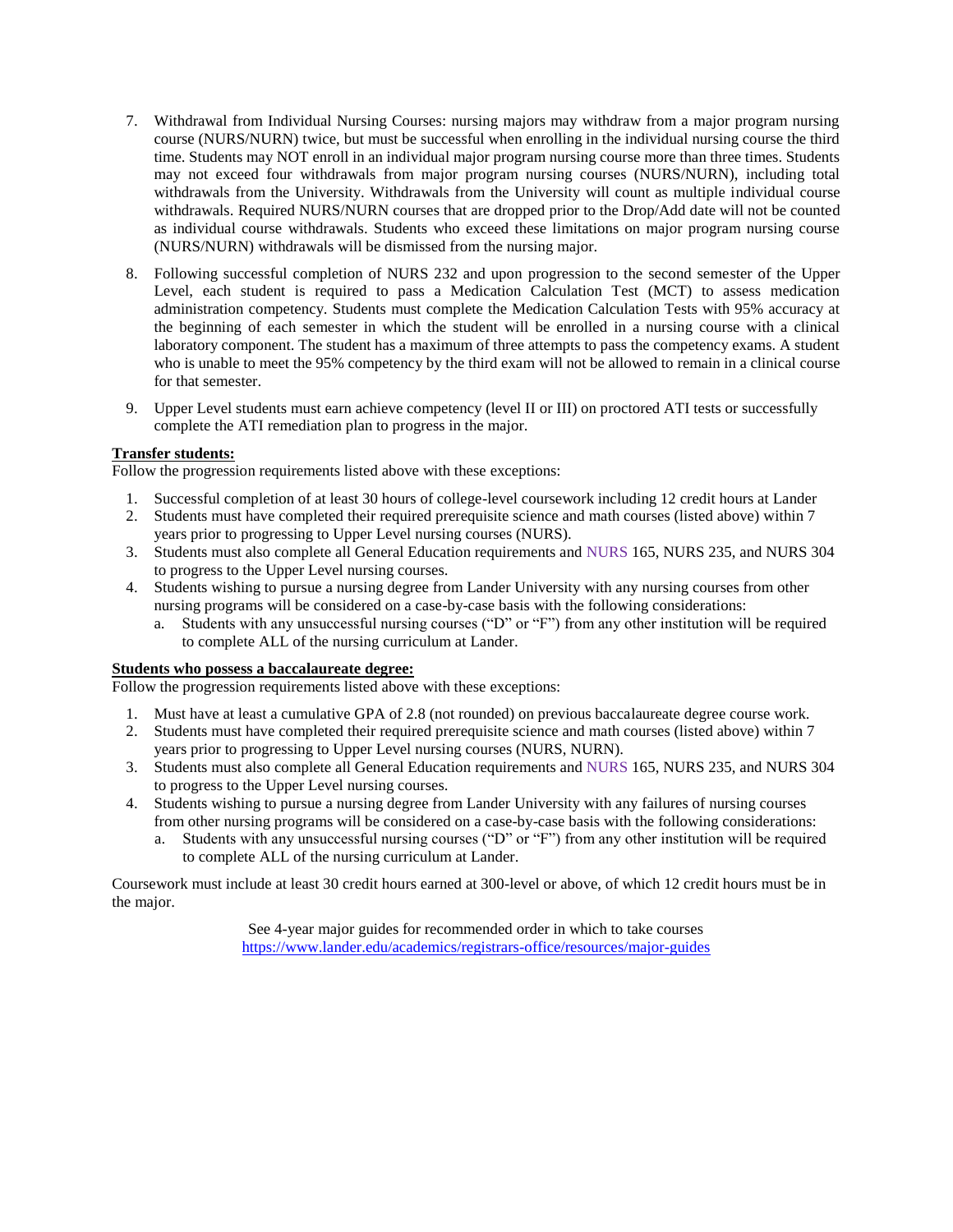Credit Hours

# **DEGREE: BACHELOR OF SCIENCE MAJOR: NURSING BSN COMPLETION (RN-BSN)**

|    | UNIVERSITY REQUIREMENT                                                                                                                                                                                                                                              |                                 |
|----|---------------------------------------------------------------------------------------------------------------------------------------------------------------------------------------------------------------------------------------------------------------------|---------------------------------|
|    | FALS 101: Fine Arts and Lecture Series                                                                                                                                                                                                                              | $\Omega$                        |
|    | <b>GENERAL EDUCATION REQUIREMENTS</b><br>(For approved courses, see the General Education: www.lander.edu/gen-ed.)                                                                                                                                                  |                                 |
|    | A. Core Academic Skills (9 hours)<br>*ENGL 101: Writing and Inquiry I<br>*ENGL 102: Writing and Inquiry II<br>*MATH 121: Statistical Methods II, or<br>*MATH 123: Calculus and its Applications, or<br>*MATH 141: Single Variable Calculus I                        | $\mathfrak{Z}$<br>$\frac{3}{3}$ |
|    | <b>B.</b> Humanities and Fine Arts<br>(6 hours selected from 2 different disciplines)                                                                                                                                                                               | 6                               |
|    | C. Behavioral and Social Perspectives<br>(6 hours selected from 2 different disciplines)                                                                                                                                                                            | 6                               |
| D. | <b>Scientific and Mathematical Reasoning</b><br>(7 hours selected from 2 different disciplines, 1 lab science required)<br>*CHEM 105: Essentials of Inorganic, Organic, and Biochemistry or<br>*CHEM 111: General Chemistry, or<br>*MATH 211: Statistical Methods I | 7                               |
|    | E. Founding Documents of the United States<br>HIST 111: United States History to 1877 or<br>POLS 101: American National Government                                                                                                                                  | 3                               |
| F. | <b>World Cultures</b>                                                                                                                                                                                                                                               | 3                               |
|    | TOTAL GENERAL EDUCATION REQUIREMENTS                                                                                                                                                                                                                                | 34                              |

If all of the General Education requirements are met and/or waived, and the credit hours do not add up to at least 30, the General Education requirements are not complete. If below 30, additional General Education courses from any category must be taken until the total hours add up to at least 30 hours.

#### **MAJOR PROGRAM CORE REQUIREMENTS**

(Completed as prerequisites or advance placement standing given after completion of NURN 307 with at least a "C".)

| 4 |
|---|
| 4 |
|   |
| 3 |
| 3 |
|   |
|   |
|   |
| 4 |
| 4 |
| 4 |
| 4 |
|   |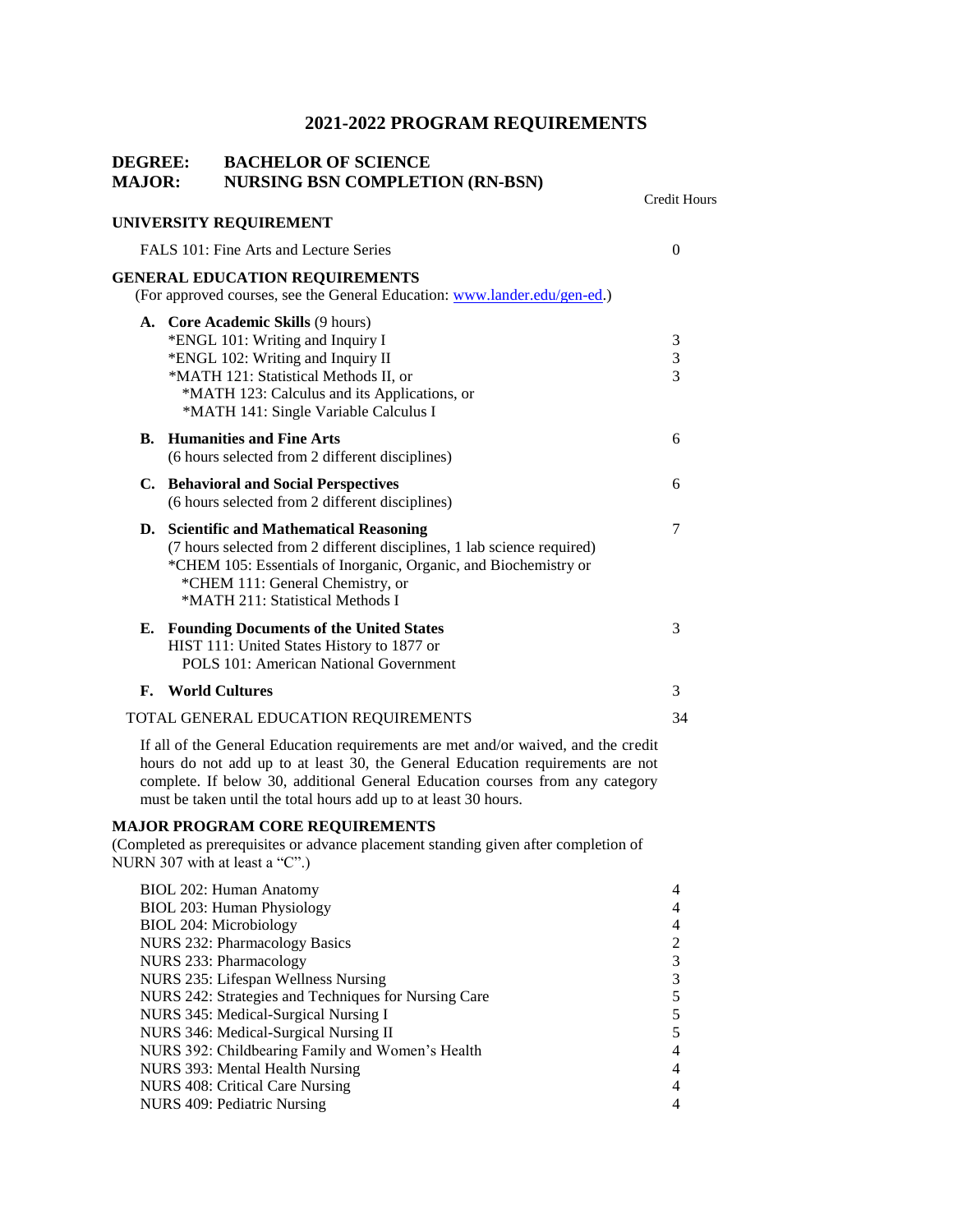#### **MAJOR PROGRAM ADDITIONAL REQUIREMENTS**

| NURN 303: Nursing Research                                                 |     |
|----------------------------------------------------------------------------|-----|
| NURN 304: Pathophysiologic Bases of Nursing Practice for Registered Nurses | 3   |
| NURN 307: Professional Transition for Registered Nurses                    | 4   |
| NURN 340: Enhanced Physical Assessment for Registered Nurses               | 3   |
| NURN 412: Nursing Leadership and Management                                | 4   |
| NURN 417: Community Nursing                                                |     |
| NURN 499: Professional Development in Nursing                              |     |
| <b>MAJOR PROGRAM ELECTIVES</b>                                             |     |
| TOTAL MAJOR PROGRAM REQUIREMENTS                                           | 75  |
| <b>ADDITIONAL ELECTIVES</b>                                                | 11  |
| <b>TOTAL FOR BS DEGREE</b>                                                 | 120 |

#### **NOTES:**

#### **Requirements for admission as RN-BSN student**

- 1.Meet university requirements for admission.
- 2.Maintain a current nursing license as an RN in state where student will attend clinicals.
- 3.Earn "C" or higher in 6 required courses ENGL 101-102, BIOL 202 (Human Anatomy), BIOL 203 (Human Physiology) (2 semesters combined A and P course accepted), BIOL 204 (Microbiology), and MATH 211 (Statistics)

#### **Additional Information about the RN-BSN Option**

- 1. Students may begin online nursing courses in the fall or spring semester and are taught in 7-week increments.
- 2. Students earn advanced standing credit that satisfies 39 hours of required nursing courses upon the successful completion of NURN 307: Professional Transition for Registered Nurses with a grade of " C" or higher.

#### **Requirements for Graduation**

- 1.Complete required mathematics (MATH 121, 123, or 141) and science (CHEM 105 or CHEM 111 or previously earned\* BIOL 101, BIOL 102, BIOL 103, BIOL 111, BIOL 112) with a minimum grade of "C". Registered Nurses may meet the Lander University general education requirement by completing a minimum of 16 hours of laboratory science courses that include 4 hours of chemistry. RN-BSN students must take CHEM 105 or 111 unless the student has previously earned a "C" or higher in one of the following 4.0 credit hour biology courses: BIOL 101, BIOL 102, BIOL 103, BIOL 111, BIOL 112.
- 2.RN BSN students must earn a grade of "C" or better in all program nursing courses (NURN).
- 3.Must earn at least 30 hours of total semester hour credit through instruction by Lander University.
- 4.Must earn a minimum of 12 credit hours in required nursing courses through instruction by Lander University.
- 5.Must complete all degree requirements within 5 years of admission to the RN-BSN option (entry into NURN 307).

R*egistered nurses with an Associate Degree in Nursing from a South Carolina technical college are encouraged to contact the School of Nursing at 864-388-8337 for information on current articulation agreement*s.

Coursework must include at least 30 credit hours earned at 300-level or above, of which 12 credit hours must be in the major.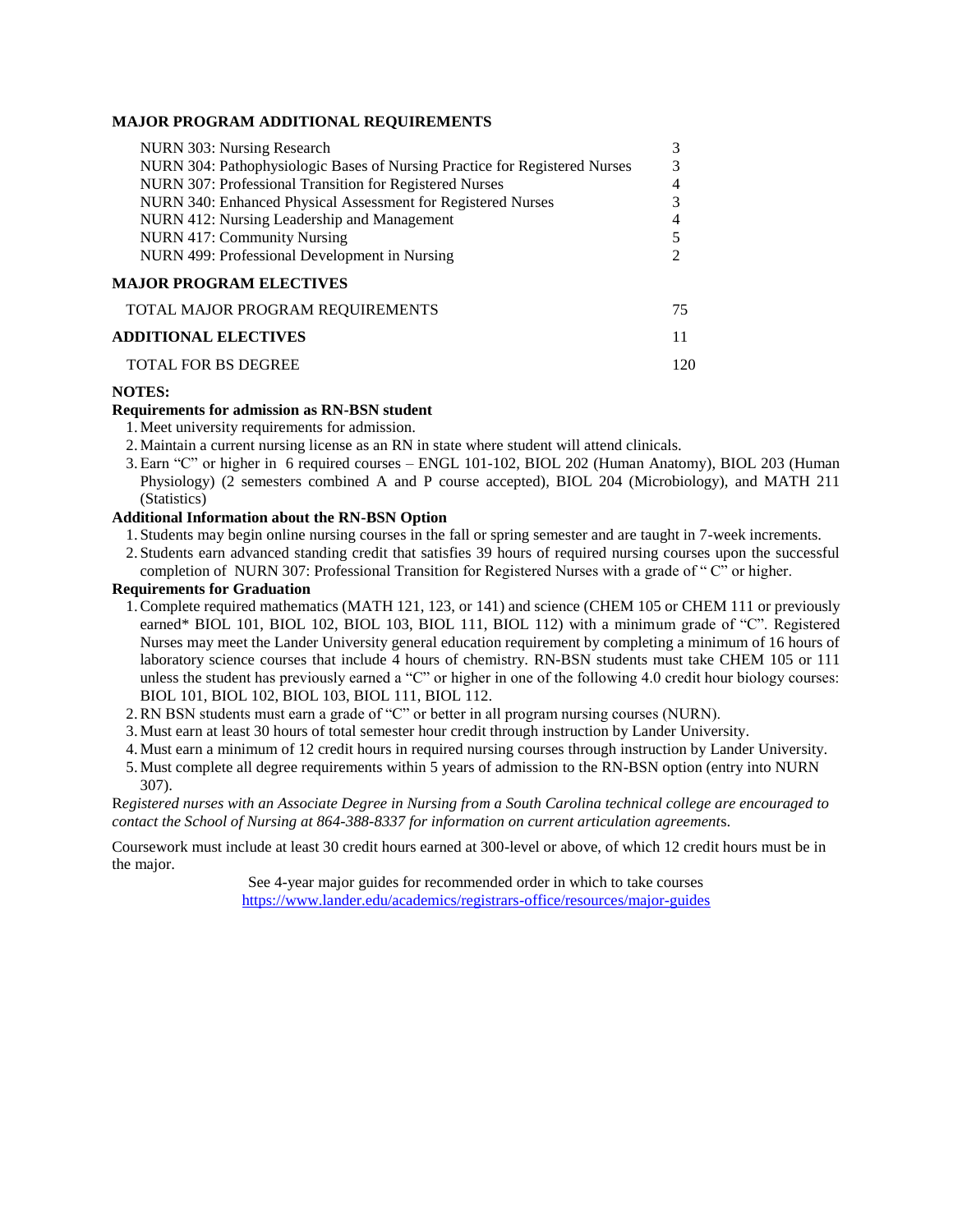## **HEALTH PROMOTION AND WELLNESS**

In keeping with the mission of the School of Nursing, the Health Promotion and Wellness (HPW) program prepares individuals to provide holistic care in a variety of settings to diverse clients across the lifespan. The purpose of the Health Promotion and Wellness program is to provide foundational knowledge on the principles of health promotion and to prepare students to attain, preserve, and sustain individual, family, and community health. The program will help students to understand the processes affecting individual and community health. The program equips students to scientifically analyze, develop, and evaluate evidence-based health promotion programs. This degree program prepares students to pursue a variety of careers in health promotion, health education, public health, health coaching, and worksite wellness including positions at the educational, clinical, community, and corporate settings as well as at the different public health agencies.

The Health Promotion and Wellness curriculum is unique as it combines courses from nursing, healthcare management, and health promotion and wellness disciplines. This degree, with carefully selected electives, prepares students for graduate education including but not limited to health promotion, health education, public health, global health, nursing, behavioral science such as psychology, sociology, and allied health.

#### **Program Objectives**

Graduates of the HPW program will be able to:

- 1. Assess Needs, Resources, and Capacity for Health Education/Promotion
- 2. Plan Health Education/Promotion
- 3.Implement Health Education/Promotion
- 4.Conduct Evaluation and Research Related to Health Education/Promotion
- 5. Administer and Manage Health Education/Promotion
- 6. Serve as a Health Education/Promotion Resource Person
- 7.Communicate, Promote, and Advocate for Health, Health Education/Promotion, and the Profession

#### **Program requirements**

Students may declare Health Promotion and Wellness as their major upon admission to Lander University. Health Promotion and Wellness majors' will be advised the program coordinator.

- 1. Students must have a 2.5 overall GPA for progression to upper-level of HPW major.
- 2. A minimum grade of "C" (2.0) in each core requirement course is required for graduation.
- 3. Students who change programs and select this major must adopt the most current catalog.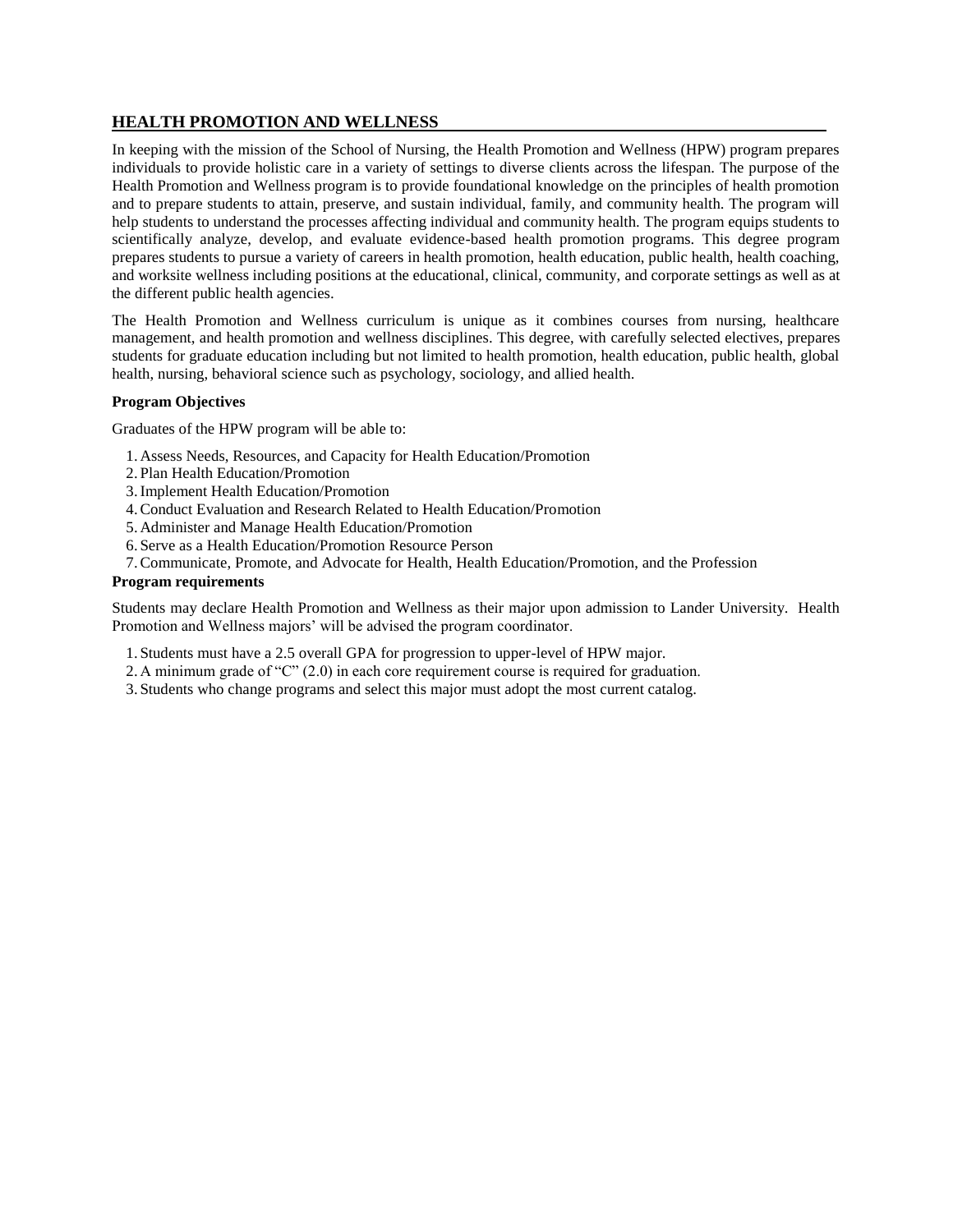# **DEGREE: BACHELOR OF SCIENCE MAJOR: HEALTH PROMOTION AND WELLNESS**

| MAJVR. | <b>HEALTH I NOMOTION AND WELLINESS</b>                                                                                                                                                                                                                                                                                    | <b>Credit Hours</b>                     |
|--------|---------------------------------------------------------------------------------------------------------------------------------------------------------------------------------------------------------------------------------------------------------------------------------------------------------------------------|-----------------------------------------|
|        | UNIVERSITY REQUIREMENT                                                                                                                                                                                                                                                                                                    |                                         |
|        | FALS 101: Fine Arts and Lecture Series                                                                                                                                                                                                                                                                                    | $\overline{0}$                          |
|        | <b>GENERAL EDUCATION REQUIREMENTS</b><br>(For approved courses, see the General Education: www.lander.edu/gen-ed.)                                                                                                                                                                                                        |                                         |
|        | A. Core Academic Skills (9 hours)<br>ENGL 101: Writing and Inquiry I<br>ENGL 102: Writing and Inquiry II<br>MATH 121: Mathematical Applications or<br>MATH 123: Calculus and its Applications or<br>MATH 141: Single Variable Calculus I                                                                                  | 3<br>$\sqrt{3}$<br>3                    |
| В.     | <b>Humanities and Fine Arts</b><br>(6 hours selected from 2 different disciplines)                                                                                                                                                                                                                                        | 6                                       |
|        | C. Behavioral and Social Perspectives<br>(6 hours selected from 2 different disciplines)                                                                                                                                                                                                                                  | 6                                       |
|        | D. Scientific and Mathematical Reasoning<br>(7 hours selected from 2 different disciplines, 1 lab science required)<br>CHEM 105: Essentials of Inorganic, Organic, and Biochemistry or<br>CHEM 111: General Chemistry<br><b>MATH 211: Statistical Methods I</b>                                                           | 4<br>3                                  |
| Е.     | <b>Founding Documents of the United States</b><br>HIST 111: United States History to 1877 or<br><b>POLS 101: American National Government</b>                                                                                                                                                                             | 3                                       |
| F.     | <b>World Cultures</b>                                                                                                                                                                                                                                                                                                     | 3                                       |
|        | G. LINK 101: Leadership, Involvement, Networking and Knowledge                                                                                                                                                                                                                                                            | 1                                       |
|        | LINK 101 is required of all new transfer students who have earned less than<br>24 credit hours of college-level work and all first-time freshmen                                                                                                                                                                          |                                         |
|        | TOTAL GENERAL EDUCATION REQUIREMENTS                                                                                                                                                                                                                                                                                      | 35                                      |
|        | If all of the General Education requirements are met and/or waived, and the credit<br>hours do not add up to at least 30, the General Education requirements are not<br>complete. If below 30, additional General Education courses from any category<br>must be taken until the total hours add up to at least 30 hours. |                                         |
|        | <b>MAJOR PROGRAM CORE REQUIREMENTS</b>                                                                                                                                                                                                                                                                                    |                                         |
|        | BIOL 202: Human Anatomy<br>BIOL 203: Human Physiology<br><b>BIOL 204: Microbiology</b><br>HPW 165: Introduction of Health Promotion<br>HPW 240: Health Education<br>HPW 325: Social Determinants of Health                                                                                                                | 4<br>4<br>4<br>$\overline{c}$<br>3<br>3 |
|        | HPW 345: Health Promotion and Disease Prevention<br>HPW 346: Wellness and Aging<br>HPW 393: Mental Health and Substance Abuse<br>HPW 415: Epidemiology and Biostatistics                                                                                                                                                  | 3<br>5<br>3<br>3                        |

HPW 415: Epidemiology and Biostatistics 3 HPW 425: Health Promotion Program Planning 3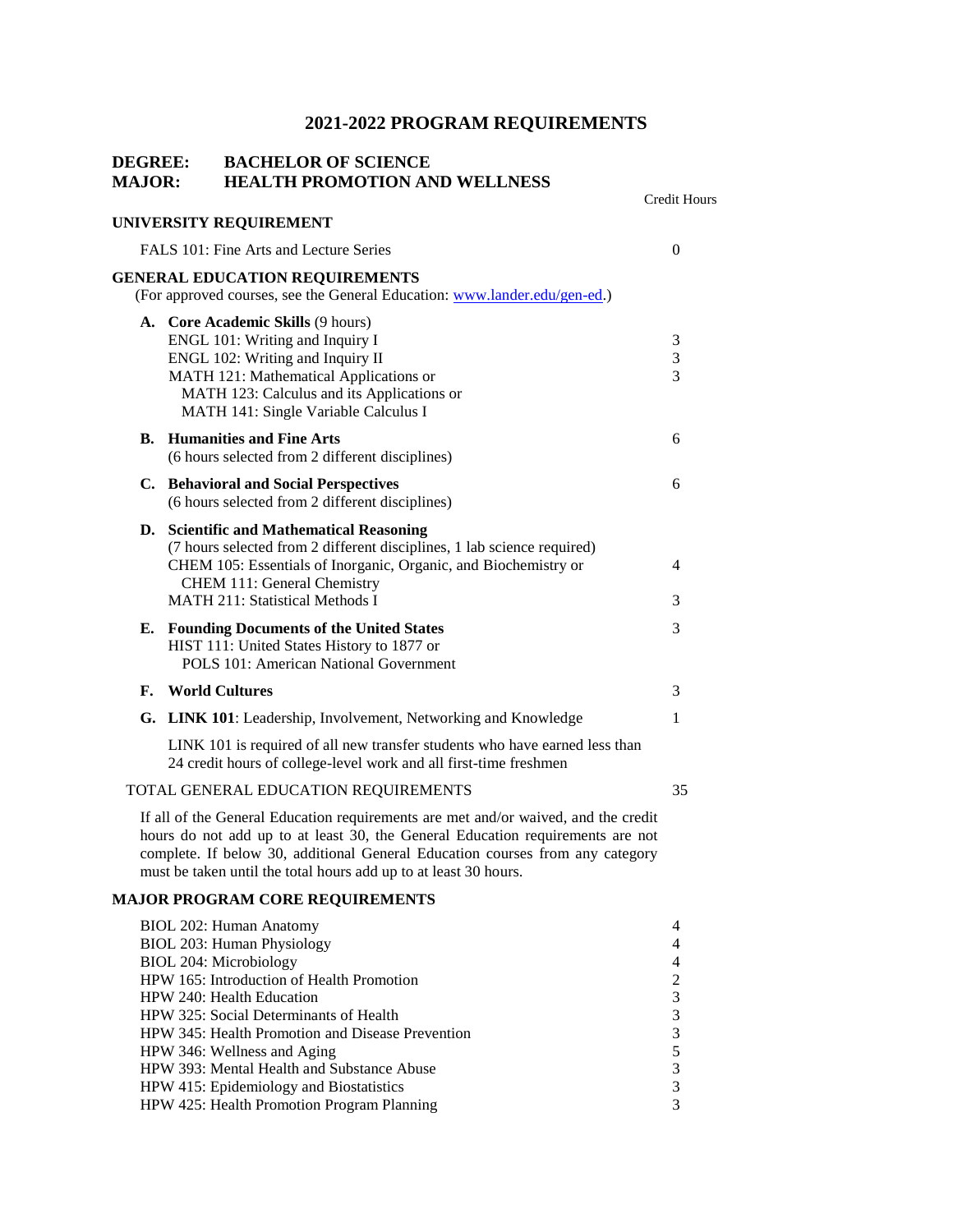| HPW 435: Health Promotion Measurement and Evaluation                                                                                                                                                                                                                                                                                     | 3                                                 |
|------------------------------------------------------------------------------------------------------------------------------------------------------------------------------------------------------------------------------------------------------------------------------------------------------------------------------------------|---------------------------------------------------|
| <b>MAJOR PROGRAM ADDITIONAL REQUIREMENTS</b>                                                                                                                                                                                                                                                                                             |                                                   |
| HPW 233: Pharmacology Basics for Health Educators<br>HPW 235: Lifespan Wellness<br>HPW 236: Nutrition<br>HPW 242: Health and Wellness Assessment<br>HPW 291: Innovations in Health Promotion and Wellness Practice<br>HPW 303: Scholarship and Evidence-Based Practice<br>HPW 417: Community Health<br>HPW 499: Professional Development | 3<br>3<br>3<br>$\overline{4}$<br>3<br>3<br>5<br>3 |
| TOTAL MAJOR PROGRAM REQUIREMENTS                                                                                                                                                                                                                                                                                                         | 67                                                |
| <b>MAJOR PROGRAM ELECTIVES</b><br>NURS 310: Cultural Perspectives in Global Health or<br>NURS 372: Healthcare Genomics                                                                                                                                                                                                                   | 3                                                 |
| <b>ADDITIONAL ELECTIVES</b>                                                                                                                                                                                                                                                                                                              | 15                                                |
| <b>TOTAL FOR BS DEGREE</b>                                                                                                                                                                                                                                                                                                               | 120                                               |

Coursework must include at least 30 credit hours earned at 300-level or above, of which 12 credit hours must be in the major.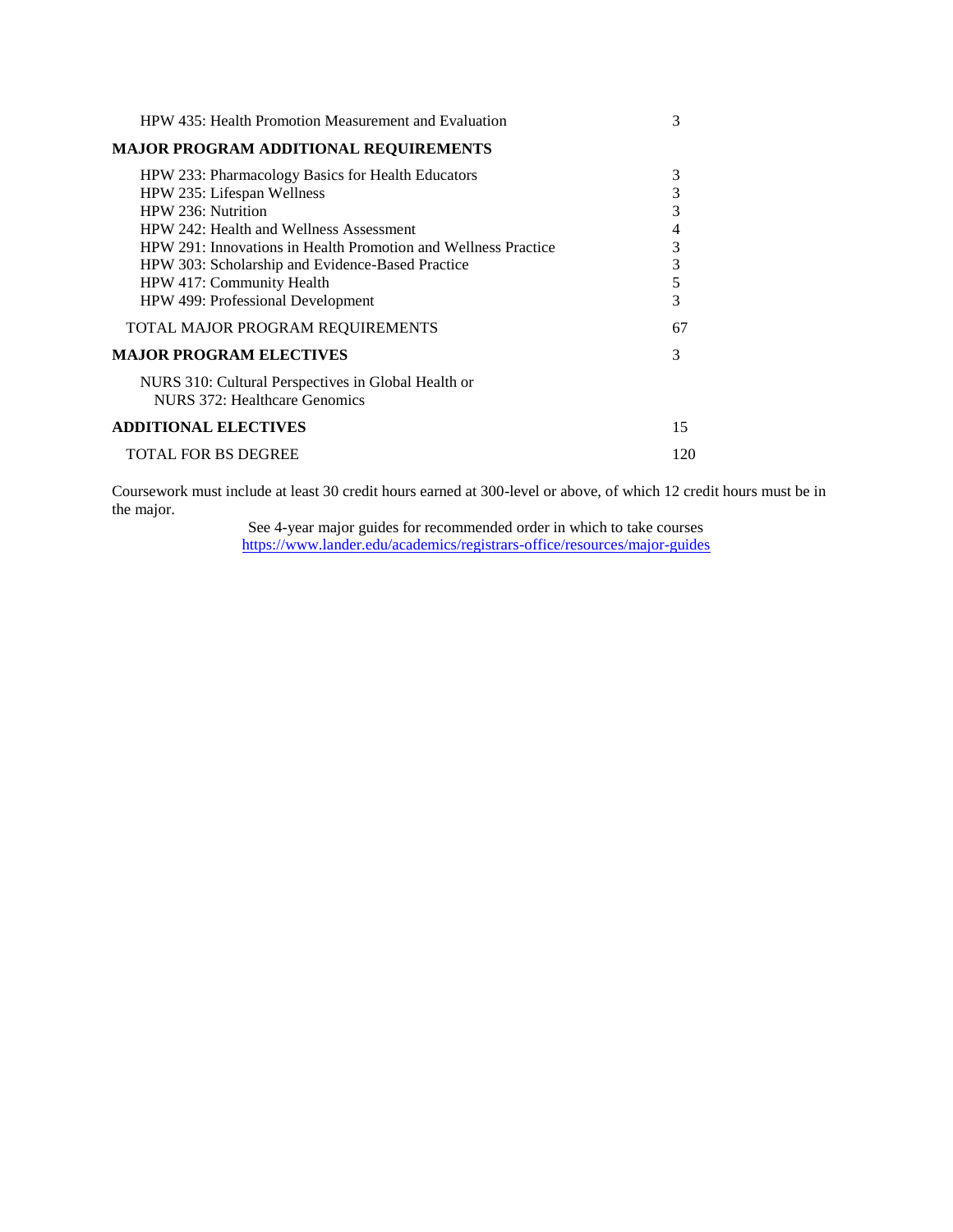Credit Hours

# **DEGREE: BACHELOR OF SCIENCE MAJOR: HEALTH PROMOTION AND WELLNESS EMPHASIS: GENETIC HEALTH STUDIES**

|    | <b>UNIVERSITY REQUIREMENT</b>                                                                                                                                                                                                                                                                                             |              |
|----|---------------------------------------------------------------------------------------------------------------------------------------------------------------------------------------------------------------------------------------------------------------------------------------------------------------------------|--------------|
|    | FALS 101: Fine Arts and Lecture Series                                                                                                                                                                                                                                                                                    | 0            |
|    | <b>GENERAL EDUCATION REQUIREMENTS</b><br>(For approved courses, see the General Education: www.lander.edu/gen-ed.)                                                                                                                                                                                                        |              |
|    | A. Core Academic Skills (9 hours)<br>ENGL 101: Writing and Inquiry I<br>ENGL 102: Writing and Inquiry II<br>MATH 121: Mathematical Applications, or<br>MATH 123: Calculus and its Applications or<br>MATH 141: Single Variable Calculus I                                                                                 | 3<br>3<br>3  |
|    | <b>B.</b> Humanities and Fine Arts<br>(6 hours selected from 2 different disciplines)                                                                                                                                                                                                                                     | 6            |
|    | C. Behavioral and Social Perspectives<br>(6 hours selected from 2 different disciplines)                                                                                                                                                                                                                                  | 6            |
|    | D. Scientific and Mathematical Reasoning<br>(7 hours selected from 2 different disciplines, 1 lab science required)<br>CHEM 105: Essentials of Inorganic, Organic, and Biochemistry or<br>CHEM 111: General Chemistry<br><b>MATH 211: Statistical Methods I</b>                                                           | 4<br>3       |
|    | E. Founding Documents of the United States<br>HIST 111: United States History to 1877 or<br><b>POLS 101: American National Government</b>                                                                                                                                                                                 | 3            |
| F. | <b>World Cultures</b>                                                                                                                                                                                                                                                                                                     | 3            |
|    | G. LINK 101: Leadership, Involvement, Networking and Knowledge                                                                                                                                                                                                                                                            | $\mathbf{1}$ |
|    | LINK 101 is required of all new transfer students who have earned less than<br>24 credit hours of college-level work and all first-time freshmen                                                                                                                                                                          |              |
|    | TOTAL GENERAL EDUCATION REQUIREMENTS                                                                                                                                                                                                                                                                                      | 35           |
|    | If all of the General Education requirements are met and/or waived, and the credit<br>hours do not add up to at least 30, the General Education requirements are not<br>complete. If below 30, additional General Education courses from any category<br>must be taken until the total hours add up to at least 30 hours. |              |

# **MAJOR PROGRAM CORE REQUIREMENTS**

| BIOL 202: Human Anatomy                                 | $\overline{4}$ |
|---------------------------------------------------------|----------------|
| BIOL 203: Human Physiology                              | 4              |
| BIOL 204: Microbiology                                  | 4              |
| HPW 165: Introduction of Health Promotion               | 2              |
| HPW 240: Health Education                               | 3              |
| HPW 325: Social Determinants of Health                  | 3              |
| <b>HPW</b> 345: Health Promotion and Disease Prevention | 3              |
| HPW 346: Wellness and Aging                             | 5              |
| HPW 393: Mental Health and Substance Abuse              | 3              |